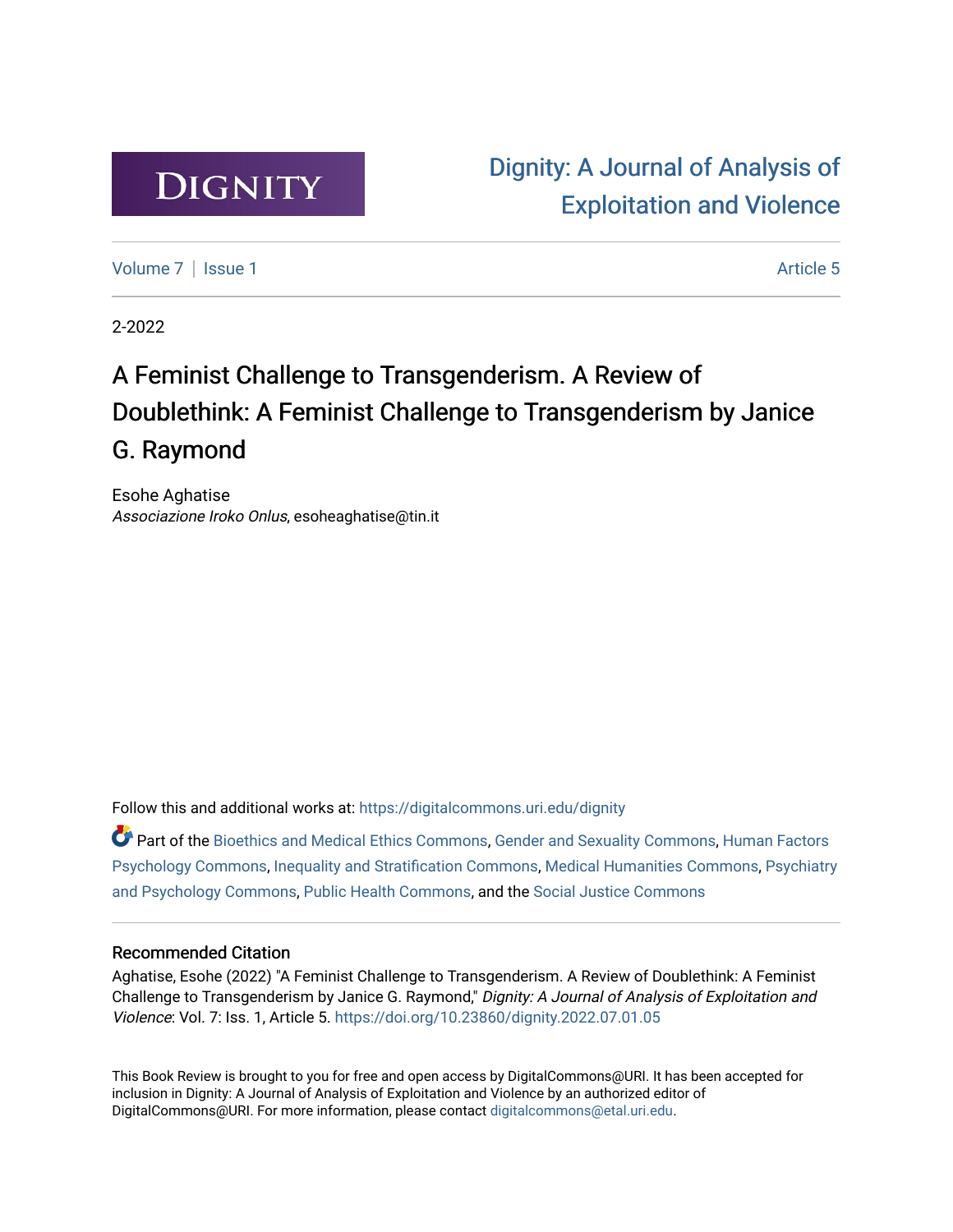## A Feminist Challenge to Transgenderism. A Review of Doublethink: A Feminist Challenge to Transgenderism by Janice G. Raymond

## Keywords

transgender, Janice Raymond, doublethink, gender dysphoria, patriarchy, dissent, cis-women, medical intervention

### Creative Commons License



This work is licensed under a [Creative Commons Attribution-Noncommercial-No Derivative Works 4.0](https://creativecommons.org/licenses/by-nc-nd/4.0/) [License](https://creativecommons.org/licenses/by-nc-nd/4.0/).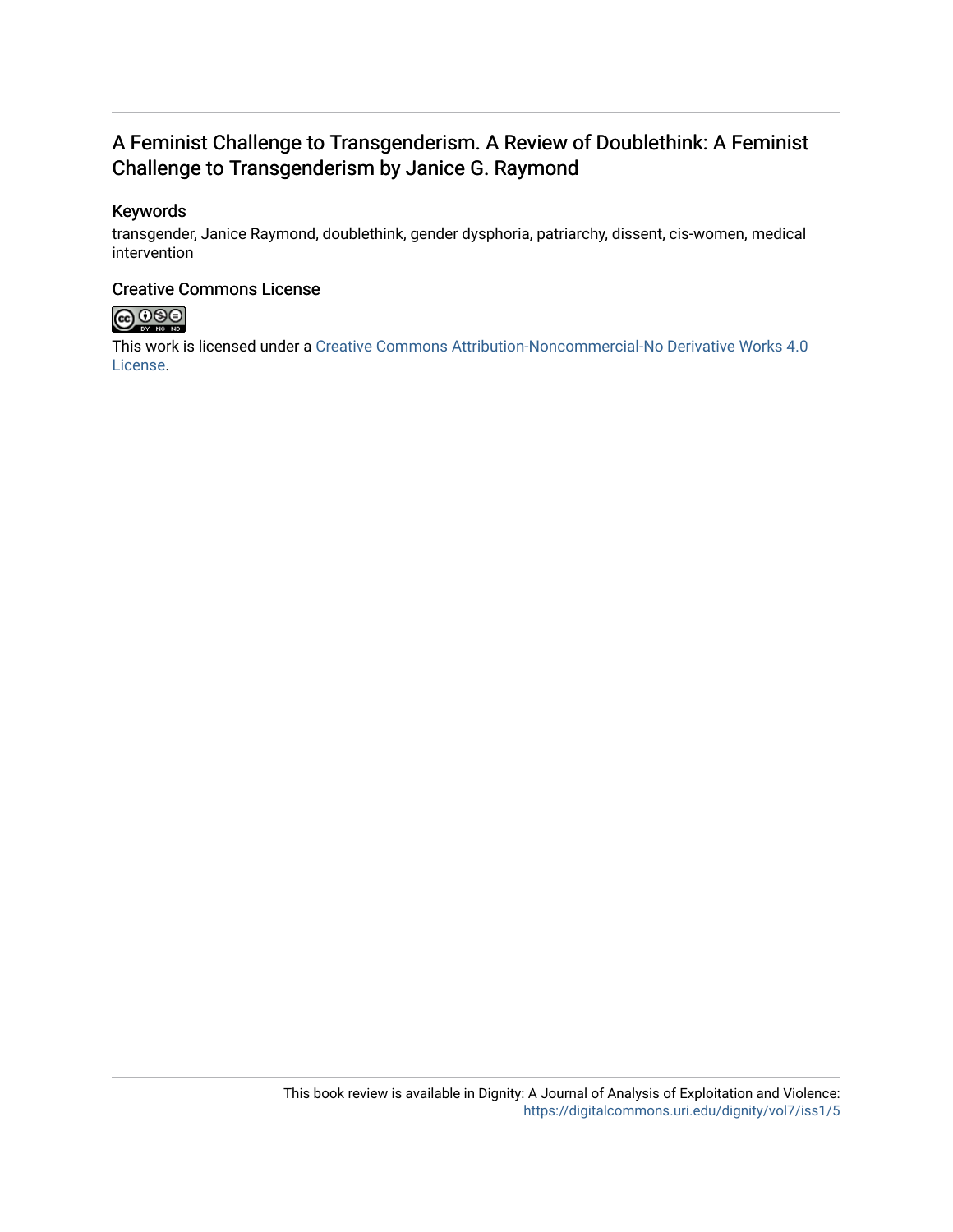# **DIGNITY**

A JOURNAL OF ANALYSIS<br>OF EXPLOITATION AND VIOLENCE

Volume 7, Issue 1, Article 5, 2022 https://doi.org/10.23860/dignity.2022.07.01.05

## **A FEMINIST CHALLENGE TO TRANSGENDERISM**

## **A REVIEW OF**

## **DOUBLETHINK: A FEMINIST CHALLENGE TO TRANGENDERISM BY JANICE G. RAYMOND**

#### **Esohe Aghatise**

*Associazione Iroko Onlus, Italy*

#### **KEYWORDS**

transgender, Janice Raymond, doublethink, gender dysphoria, patriarchy, dissent, cis-women, medical intervention

**J** ANICE RAYMOND'S BOOK *DOUBLETHINK: A FEMINIST CHALLENGE TO TRANSGENDERISM* is an on-point expose of the corrosive harm posed by Transgenderism and the **J** is an on-point expose of the corrosive harm posed by Transgenderism and the transgender ideology to society as a whole and most especially to women. It builds on her previous and equally groundbreaking book, *The Transsexual Empire: The Making of the She-Male*, published in 1979, which warned of the risks of the medicalisation of gender dissatisfaction and its reinforcement of patriarchal gender stereotypes and roles. Back then, she warned of the medical and other consequences of the surgical mutilation of healthy bodies inherent in transsexual interventions and how such interventions might negatively impact women by attempting to erase us and "brand us with names that are offensive to our ears." Even she did not imagine the exponential speed at which it would spread or the level to which it would grow to dictate new social norms, laws, language, and culture.

Her new book presents evidence that those risks that she had warned against are happening and are proving to be much worse than even she had expected or imagined. Drawing on testimonies from transitioning and de transitioning trans identified persons, she argues that transgender ideology and its development of the new *disease* they termed *gender dysphoria* is nothing other than the normalisation of patriarchal gender roles and stereotypes. In her words:

Amputating a healthy penis or breasts, being dependent on cross-sex hormones, and often embarking on secondary surgical journeys to alter voice or appearance, is a walking tribute to the power of patriarchal definitions of masculinity and femininity, which teach all of us that *in a gender-defined culture it is easier to change your body than to change your society* (Emphasis mine, p21).

Her book demonstrates how, across all levels of society, transgenderism has become the most powerful political ideology driving significant social change. The speed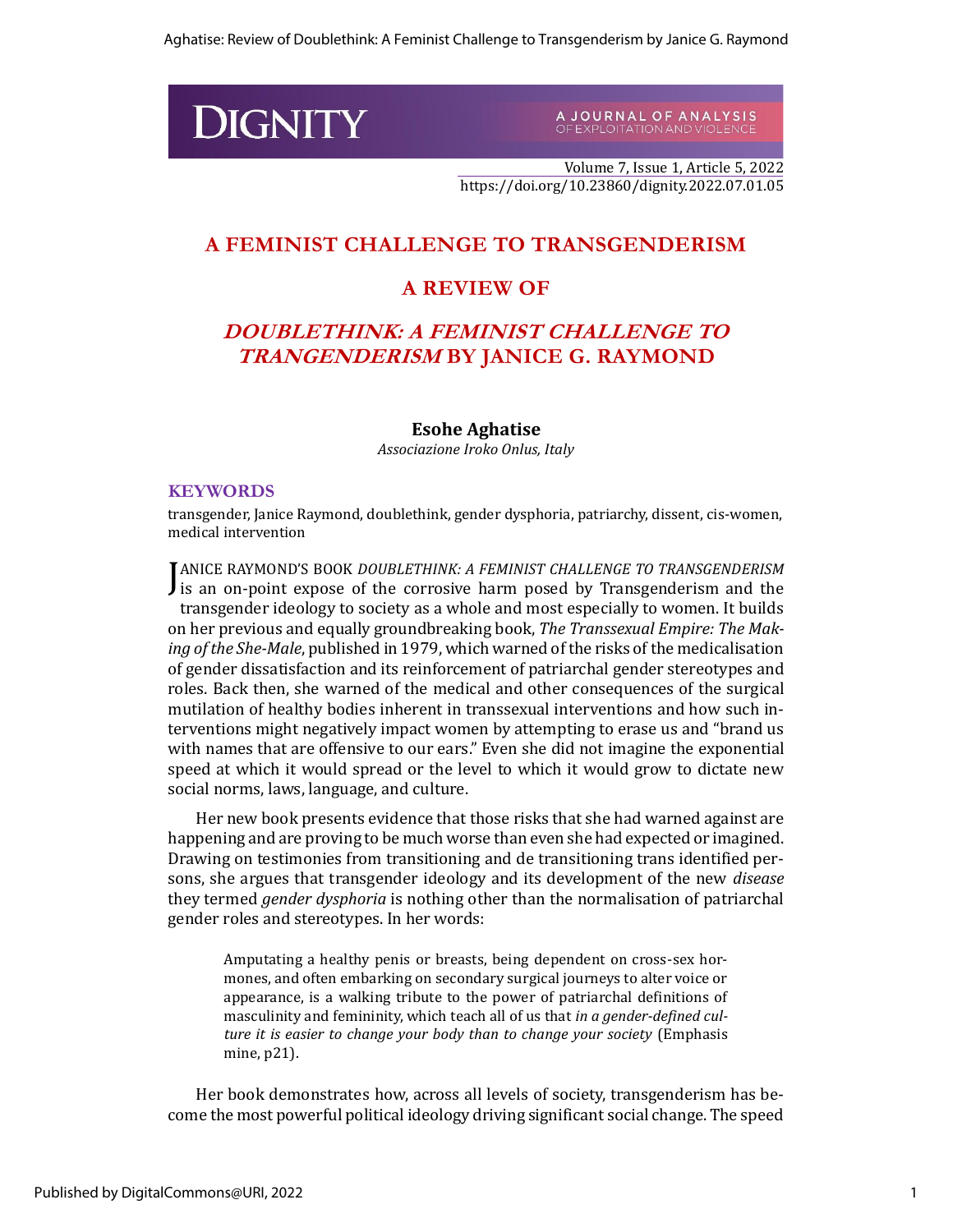to achieve such changes has in part been possible because of the enormous financial resources that proponents of transgenderism possess or have been given. Their shrewd and manipulative use of self-pity, including false claims to risks of suicide if the status of being transgender is not recognised and accepted, comparisons to civil rights movements, imposition on the LGB platform, and their virulent suppression of all dissent or criticism of its ideology assisted them in gaslighting and convincing significant segments of the media to their "cause." Despite the huge impact on women of transgender ideology, debate, criticism, and dissent have been effectively sidelined and excluded from decision making processes on transgender policies and laws, with devastating effects for women.

Raymond herself has been targeted and punished for daring to criticise transgenderism and for having and expressing a dissenting view. Many other critics, both private and public, academics, journalists, activists, have faced physical and verbal abuse for daring to question the validity of transgenderism and its ideology. The mere act of expressing a dissenting view or requesting a debate on transgenderism has been sufficient to cause feminist scholars to lose their jobs and for them to become the target of vicious off and online abuse and threats.

Transgender ideology's violent suppression of dissent and of critics who dare to question the mistruths and lies that it feeds to the public ensures that most people are not aware of the danger of transgenderism and its ideology. In Raymond's words:

Within the public at large, transgenderism is not well understood. Few are aware what surgical 'reassignment" entails and what is happening to children, among them a rising number of young girls who are being "treated" in gender identity clinics for alleged gender dysphoria, put on puberty blockers, and encouraged to start hormone treatments at puberty. Most people don't know there is an international debate, especially about medicalizing children who say they are "born in the wrong body" (p. 19).

This above all, demonstrates the irreversible damage being done to children, who are being used systemically as the foundation of transgender ideology. Targeting and using children has always been the foundation of dogmatic ideologies to ensure their sustainability and transgenderism is no less in such use. As Raymond recognises in her book:

In an analysis of a report called *Only Adults? Good Practices in Legal Gender Recognition for Youth,* British journalist James Kirkup reveals in detail the strategy that has made the transgender platform successful.... Kirkup documents how transgender activists pushed the legal envelope in various countries to achieve legal changes that allow young children to change their gender "without adult approval and without needing the approval of any authorities" (p.56).

The report contains an explicit acknowledgement that it was written so that activists can use the tactics listed to advance transgender youth rights. It includes various "best practices" to ….... circumvent parental and legal approval such as the following:

States should take action against parents who are obstructing the free development of a young trans person's identity in refusing to give parental authorisation when required." "Get ahead of government agenda" (p. 56).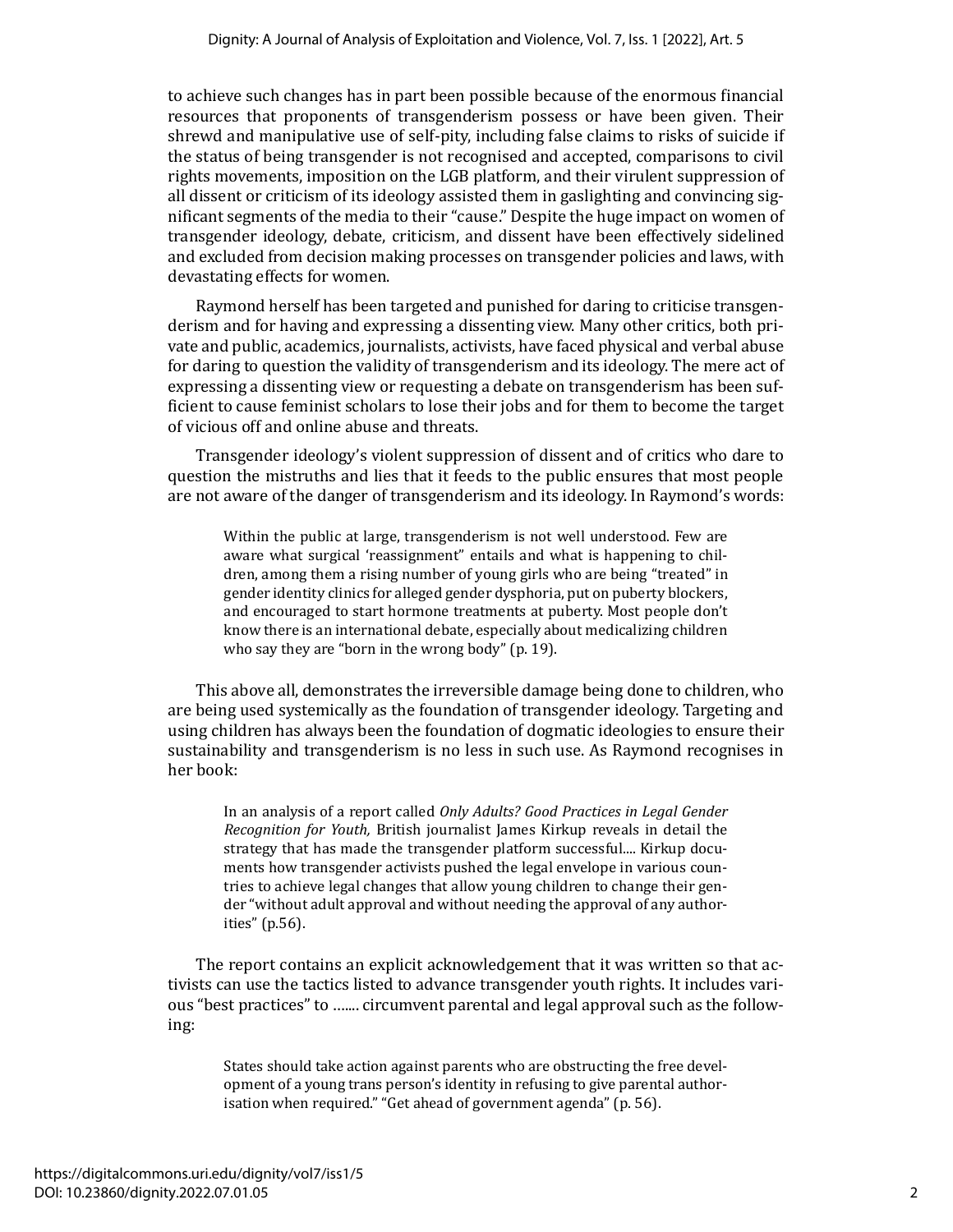Raymond's book touches on some of the significant harms of transgenderism including the harmful health implications of the medicalisation of otherwise healthy children and adults, the gaslighting of children who are being taught that their everyday reality is not real but could be whatever they may decide to change it to be – resulting in confusion about their lived realities, and the denial of science, where they attempt to replace biology with their subjective definition of reality as a "feeling" of what they believe they are. As Raymond states:

There is no scientific reason to teach students that boys can become girls or girls can become boys. This is perverting science." She goes on to quote Andrew Sullivan, who wrote "It takes the experience of less than one percent of humanity and tries to make it explain the 99 percent of their peers. It's nuts; and it will confuse children, particularly gay children (p. 181).

However, the most important aspect and core of Raymond's book is her exposure of the harm to women of transgender ideology.

She demonstrates how this extremely alarming and damaging ideology is succeeding in its attempts at the erasure of women as a social group, its reinforcement of patriarchal stereotypes and gender roles. In its attempts to erase women as a social group, terminology has been a tool which has been used effectively to begin the cancellation of women as a class. The renaming of women as *cis-women* and other such obnoxious and insulting names, the removal of sex and its replacement with gender as a determinant of identification has had skewed results in all aspects of society from education to criminal justice, from statistics and data to sports, from culture to language.

Starting with some of the medical and health harms, she documents the significant health risks of the physical and surgical interventions carried out during transition. Citing a 2016 study, she writes:

As for breast binders, a 2016 study entitled "Health Impact of Chest Binding Among Transgender Adults: A Community-Engaged, Cross-Sectional Study" found that over 97 percent of respondents reported at least one of the 28 negative outcomes attributed to binding, including pain, overheating, and shortness of breath. A substantial percentage even reported rib fractures (in Peitzmeier et al, 2016). Another harmful effect was back pain. The more frequent the binding, the more it was associated with negative outcomes. Breast binding involves compression of chest tissue, scarring, and dermatological problems caused by binders, elastic bandages and duct tape or plastic wrap (in Peitzmeier et al, 2016). Additional consequences of breast binding, reported by individuals not part of the study, are lower lung capacity and permanent shoulder "dents" (p. 118).

Why would anyone want to condemn women to this sort of mutilation and lifelong torture in the name of an amorphous and subjective notions of gender identity? Where these types of practices exist in other societies, usually in the so-called "third world" countries, they are slammed as mutilation and as extremely negative practices that must be condemned and eliminated. Why then are Western countries not seeing the harms caused by these practices to their own citizens? Such is the power of the transgender lobby it has been able to convince policy and law makers of the validity of such harms. Raymond also describes other harmful effects of transition. She explains: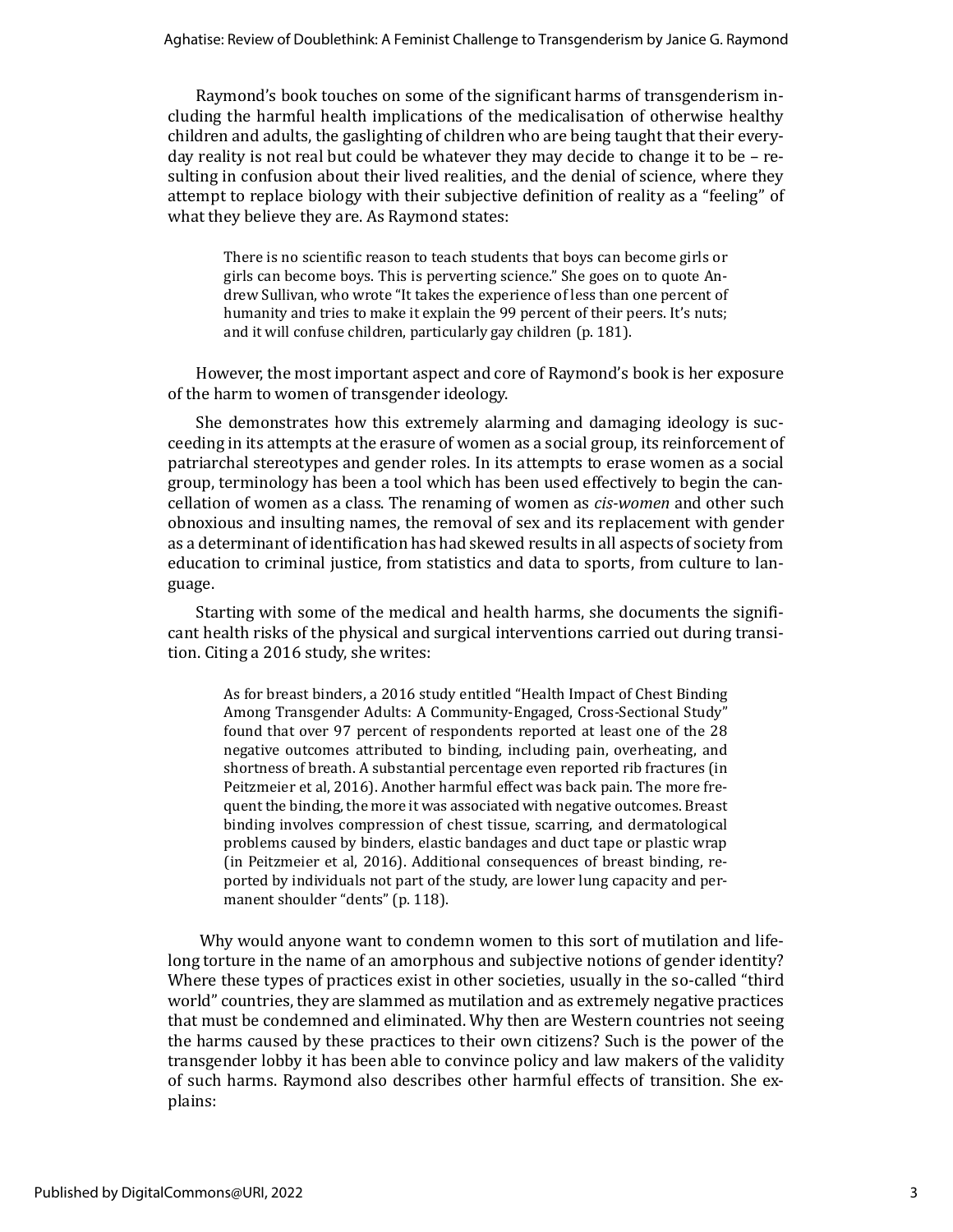Scott Newgent, a trans-identified man (woman) who transitioned at age 42, creates a picture of the "brutal process" of undertaking phalloplasty: "During my own transition, I had seven surgeries. I also had a massive pulmonary embolism, a helicopter life-fight ride, an emergency ambulance ride, a stressinduced heart attack, sepsis, a 17-month recurring infection due to using the wrong skin during a (failed) phalloplasty, 16 rounds of antibiotics, three weeks of daily IV antibiotics, the loss of all my hair, (only partially successful) arm reconstructive surgery, permanent lung and heart damage, a cut bladder, insomnia-induced hallucinations—oh and frequent loss of consciousness due to pain from the hair on the inside of my urethra. All this led to a form of PTSD that made me a prisoner in my apartment for a year. Between me and my insurance company, medical expenses exceeded \$900,000" (Newgent, 2020, pp 33-34).

#### Simply mind-blowing!

The extremely harmful impact of transgenderism to women includes women being obliged to share their spaces with men who identify as women. It is pertinent to recall the reports of women and girls in a Korean spa being forced to accept the presence of a male based solely on the fact that he self-identifed as a woman. The objectification of women, the transgender erasure of lesbians, promotion of prostitution, promotion of violence, the erasure of sex crimes committed against women by men, the obnoxiousness of which is the requirement that women who are survivors of rape and sexual violence are obliged to address the perpetrator as *she*, solely because the said perpetrator decides to self-identify as female. Writing about the harms of transgender ideology and the UK government turn around on allowing men who selfidentify as women to be placed in women's prisons, Richard Garside (2020) wrote in his article:

A welcome shift in the transgender debate much of what I have written above will be dismissed as so much transphobia by a certain type of activist. After a few years of being at the receiving end of such accusations, I view them as what they really are: the secular equivalent of denunciations for heresy Garside.

The invasion of women's sports by self-identifying males are effectively shutting women out of sports and depriving them of the benefits connected to it.

There are so very many ways in which transgenderism and transgender ideology is harmful to women and Raymond's book convincingly takes us through all areas and arguments in support of her arguments.

Her book is not a declaration of hate against trans-identified persons nor of fear of them. In Raymond's words:

Radical critics of transgenderism are not afraid of trans-identified persons nor do we hate them. As writer Susan Moore has made clear, "We fear what we have always feared: male violence, in whatever cosplay it chooses. We fear losing our incomes. We fear that womanhood is such a scary place that young women will be medicated out of it" (Moore, 2020, p. 10).

In conclusion, it is evident that the shift of transgenderism and transgender ideology from a marginal, peripheral one to the mainstream has been incredibly swift and encompassing, penetrating all levels of society with its impositions and demands.